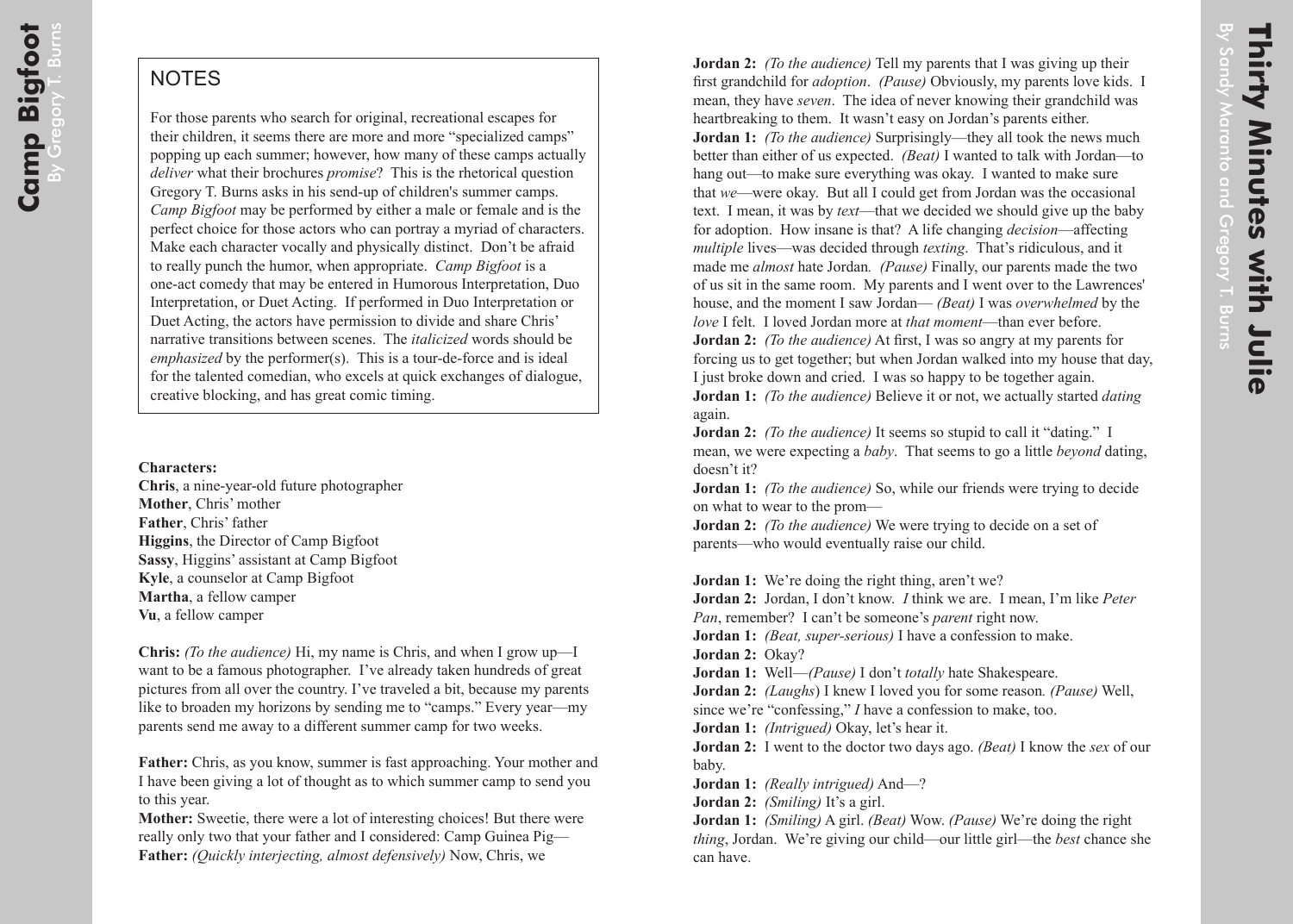*know* how much you loved guinea pigs—that is, until that overbearing neighbor's *boa constrictor* got loose—crawled into our ventilation system, found its way into your room, knocked over your guinea pigs' cage and devoured the two of them before you got home from school.

**Mother:** Poor Miley and Justin—they just didn't stand a chance, did they? They just—didn't stand a chance. *(Visibly hurting for her child)* Oh, remember how you came home from school, rushed into your room, found the snake and thought we bought you a new pet?

**Father:** We, of course, *didn't* get you a snake. Or—at least—I knew that *I* hadn't purchased you a new pet, but to make sure your *mother* hadn't bought you a *snake*—I looked at her and said, "Honey—did you—?" She said no, so your mom and I ran to your room as fast as we could, saw the empty cage and immediately put two and two *together*. But not *you*—no, Chris—not *you* .

**Mother:** *(Trying not to upset Chris with painful memories)* You kept *pointing*—to the two big *lumps*—in the snake's body.

**Father:** Then, you ran and hugged us!

**Mother:** *(Trying to make it sound like a happy memory)* You said, "Thank you, Mommy! Thank you, Daddy! You got me something really rare! You got me a "*Camel-Hump*" snake." *(Touches her breaking heart)* It was so cute.

**Father:** *(Touched)* Out of the mouths of babes.

**Mother:** Anyway, your father and I thought attending Camp *Guinea Pig* well, attending a camp dedicated to members of the *rodent* family—might stop your nightmares.

**Father:** *(Disgusted)* Then I read in the newspaper this morning—that Camp *Guinea Pig*—is actually a *scam*. *(Getting angry while thinking about it)* It was appropriately *named* all right. Camp Guinea Pig has been using its little campers—as *actual* guinea pigs—for the *medical community* !

**Mother:** *(Also visibly angry and/or upset)* Is nothing sacred anymore? **Father:** So Camp Guinea Pig is *out*! *(Beat, still huffing and puffing)* Camp Guinea Pig is OUT!!

**Mother:** *(Trying to diffuse the situation by really building this up)* Chris, don't worry, because this year—we're sending you to the *one* camp whose sole purpose for *existing*—is to dispel the *myth* —

**Father:** The *myth*—surrounding the mysterious *Sasquatch*—running loose in every *backwoods* town in America!

**Mother:** *(Excited)* Chris, have you *guessed* yet?

**Father:** *(Really excited)* Do you *know*—Do you *know*…where you're going to *go*???

**Both:** *(Super excited)* Camp Bigfoot!

**Chris:** *(To the audience, impressed)* Camp Bigfoot! Let's face it. For